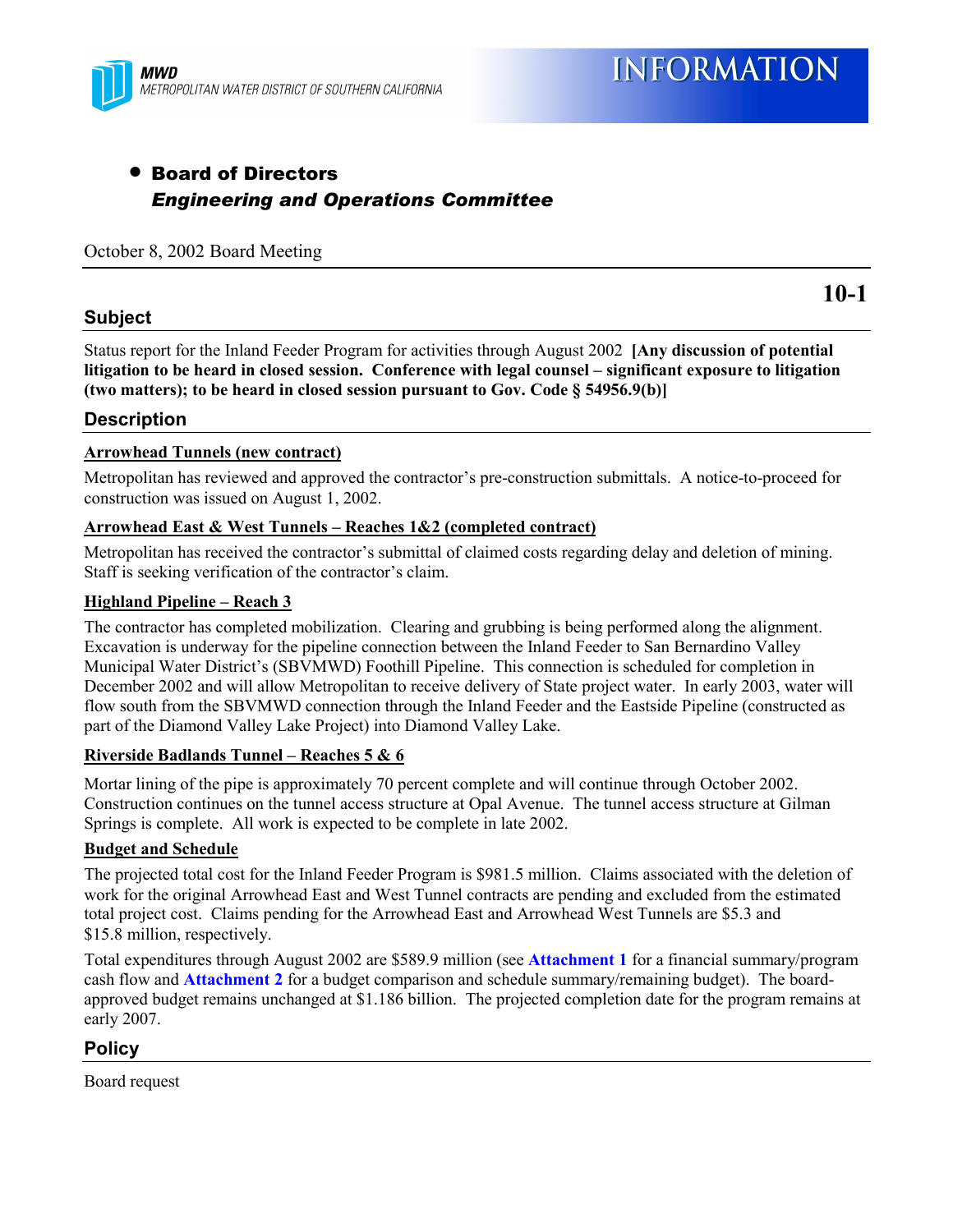### **Fiscal Impact**

Refer to **Attachment 1** and **Attachment 2**.

 $\mathscr{U}_{\mathscr{A}}$ 9/6/2002 *Wolfe Date Manager, Corporate Resources*

 $\infty$ *Ronald R. Gastelum*

9/20/2002 *Date*

*Chief Executive Officer*

**Attachment 1 - Financial Summary/Program Cash Flow** 

**Attachment 2 - Budget Comparison and Schedule Summary/Remaining Budget** 

BLA #1753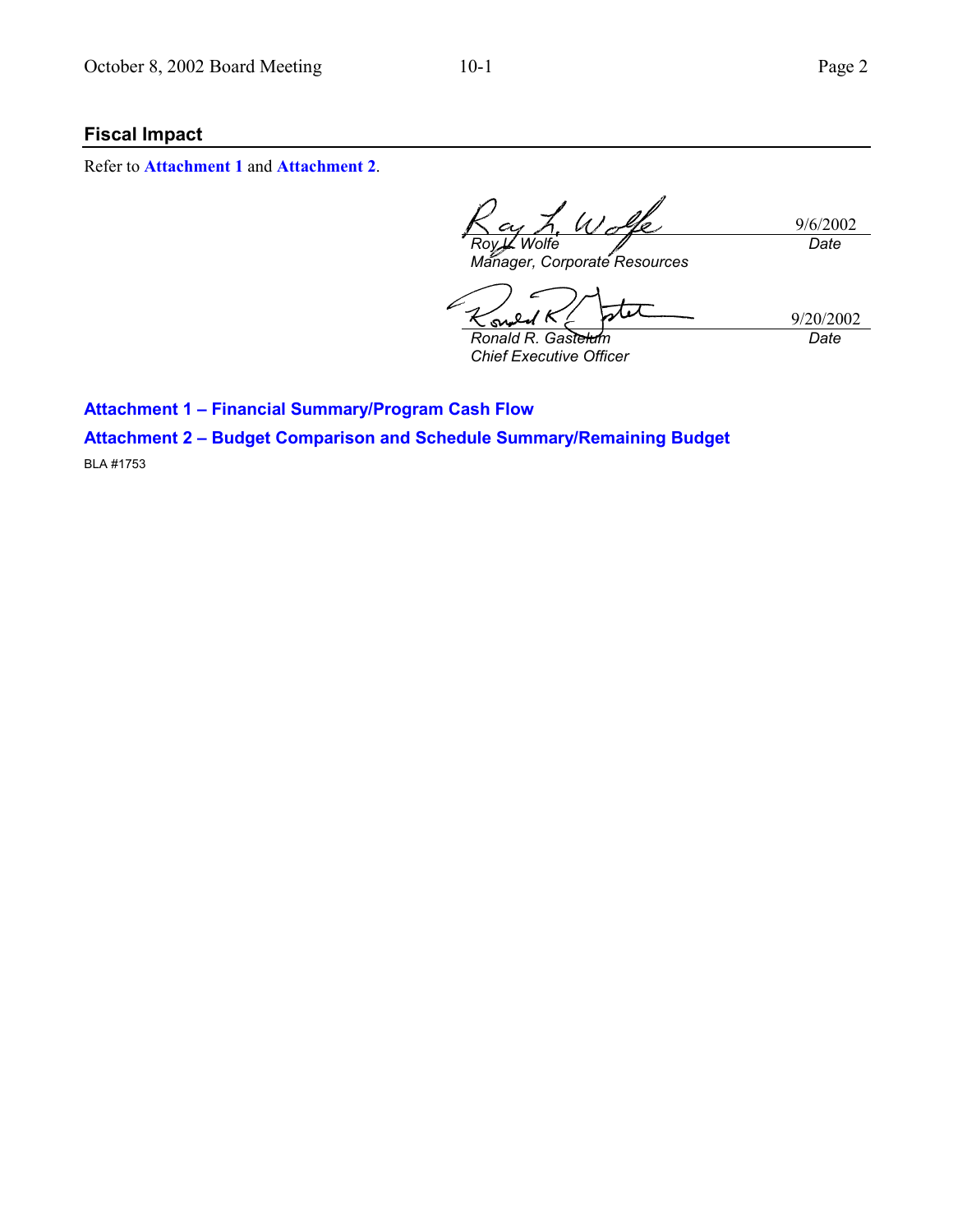

1. Based on knowledge of current field conditions.

# **Program Cash Flow**